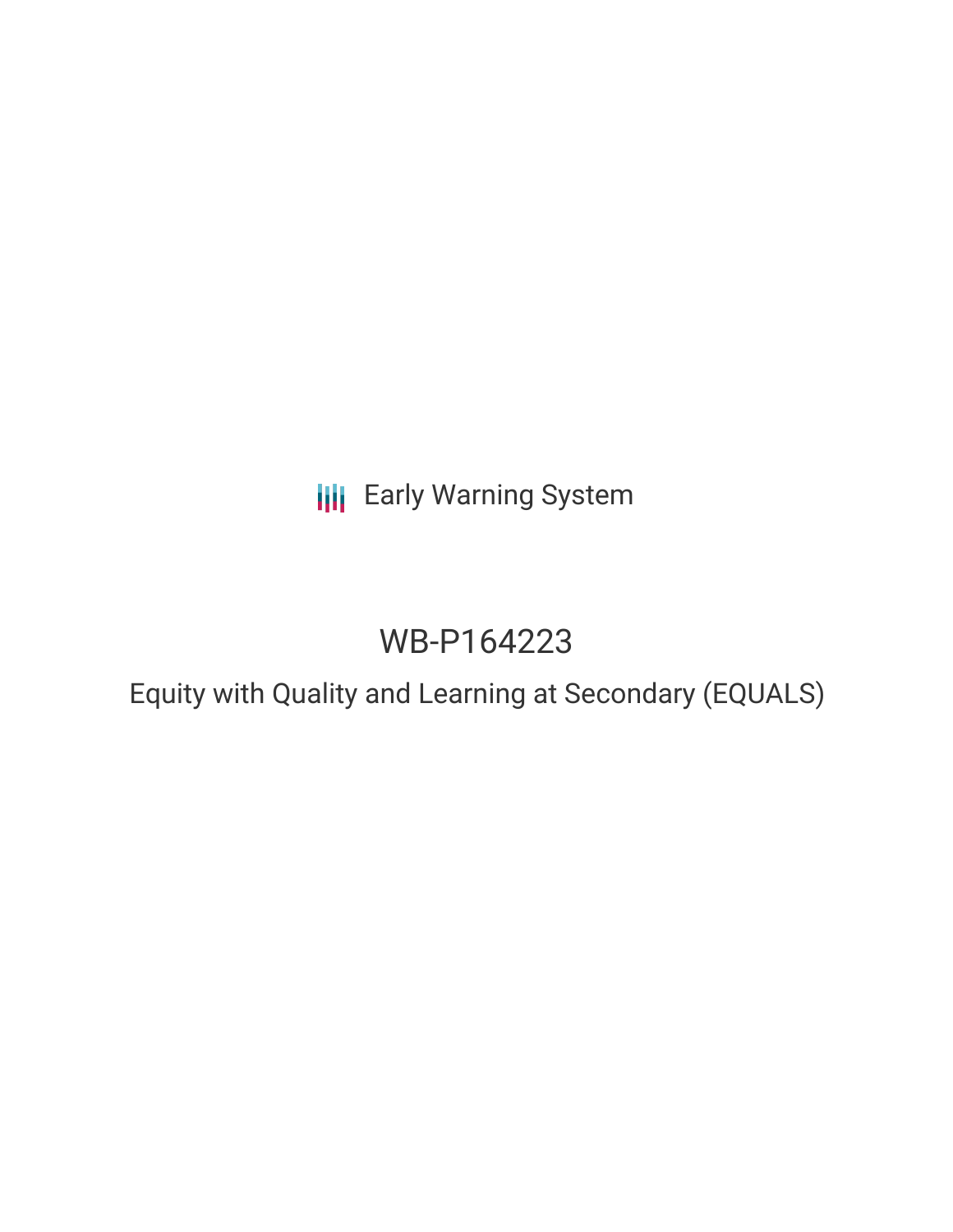

#### **Quick Facts**

| <b>Countries</b>               | Malawi                      |
|--------------------------------|-----------------------------|
| <b>Financial Institutions</b>  | World Bank (WB)             |
| <b>Status</b>                  | Active                      |
| <b>Bank Risk Rating</b>        | B                           |
| <b>Borrower</b>                | Government of Malawi        |
| <b>Sectors</b>                 | <b>Education and Health</b> |
| <b>Investment Type(s)</b>      | Loan                        |
| <b>Investment Amount (USD)</b> | \$75.00 million             |
| <b>Project Cost (USD)</b>      | \$75.00 million             |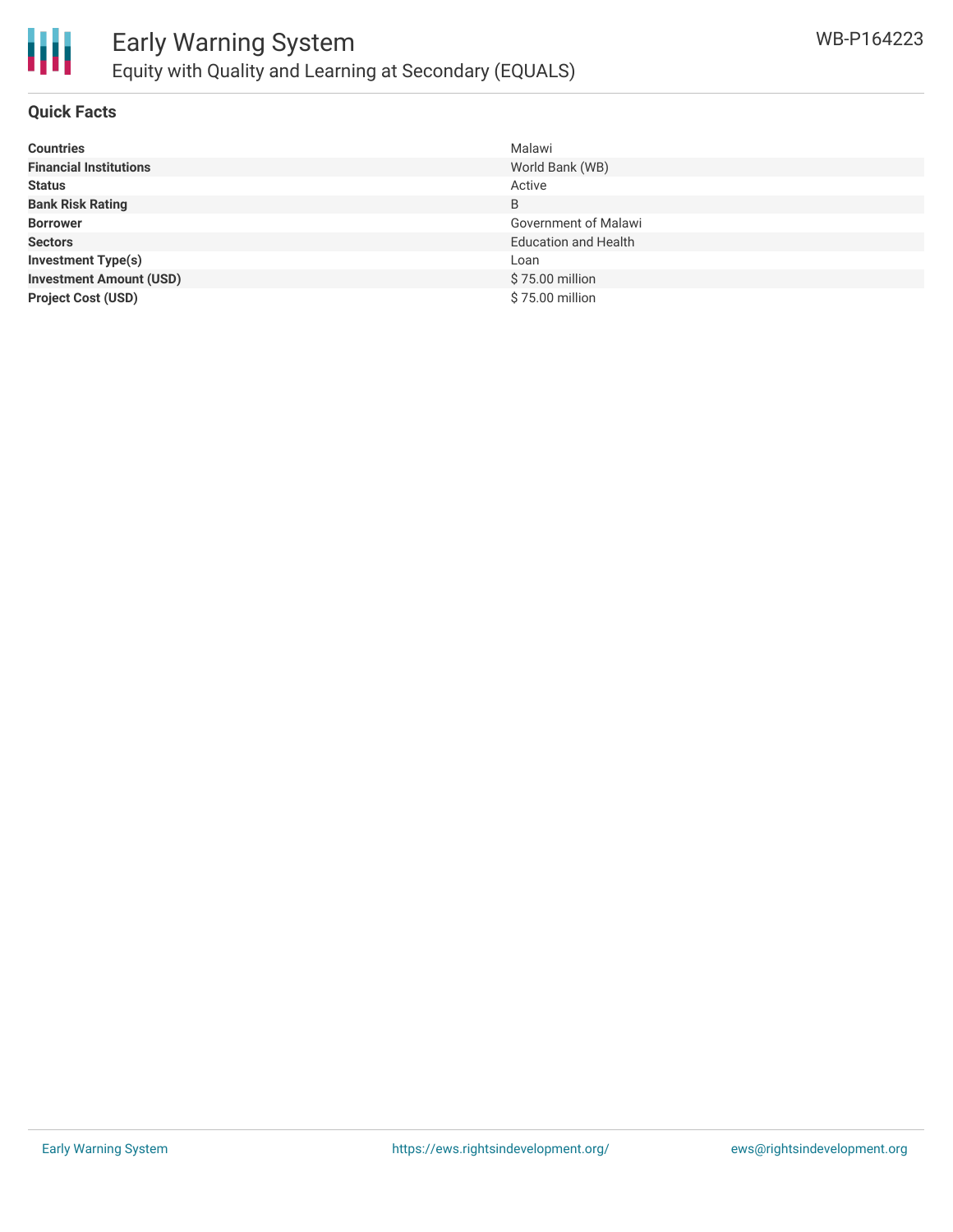#### **Project Description**

The Government of Malawi with funding from World Bank will be embarking on the implementation of the Equity and Quality Learning at Secondary Project (EQUALS). The

estimated cost for the proposed project is USD 300 million and expected duration is 12 years to be implemented in three phases of 4 years each. The cost of the first phase is \$75 million. The project objective is to improve the quality of mathematics and science instruction and increase access to secondary education in Community Day Secondary Schools (CDSSs). The Project will help to among others:

- i. increase the percentage of CDSS teachers practicing effective teaching methods in mathematics and sciences
- ii. increase in number of students enrolled in CDSS and
- iii. put in place a functional continuous assessment system for secondary education.

The achievement of the objective will contribute to a higher-level objective of improving student learning at the secondary school level and increase access to secondary

education. The project will be implemented in all the 34 Education Districts while civil works will be undertaken in 13 Education Districts, targeting 2 most disadvantaged Districts per Division.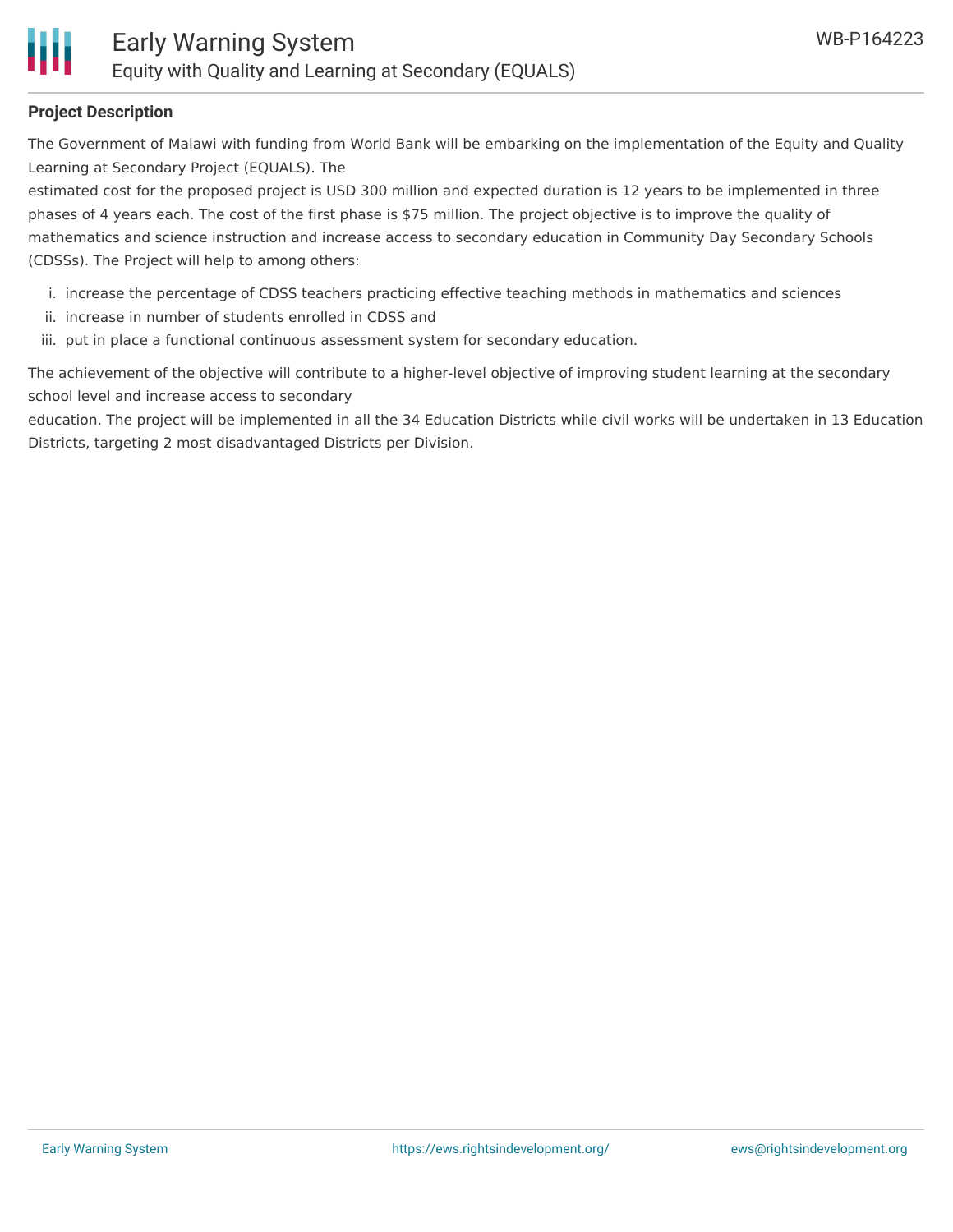

#### **Investment Description**

World Bank (WB)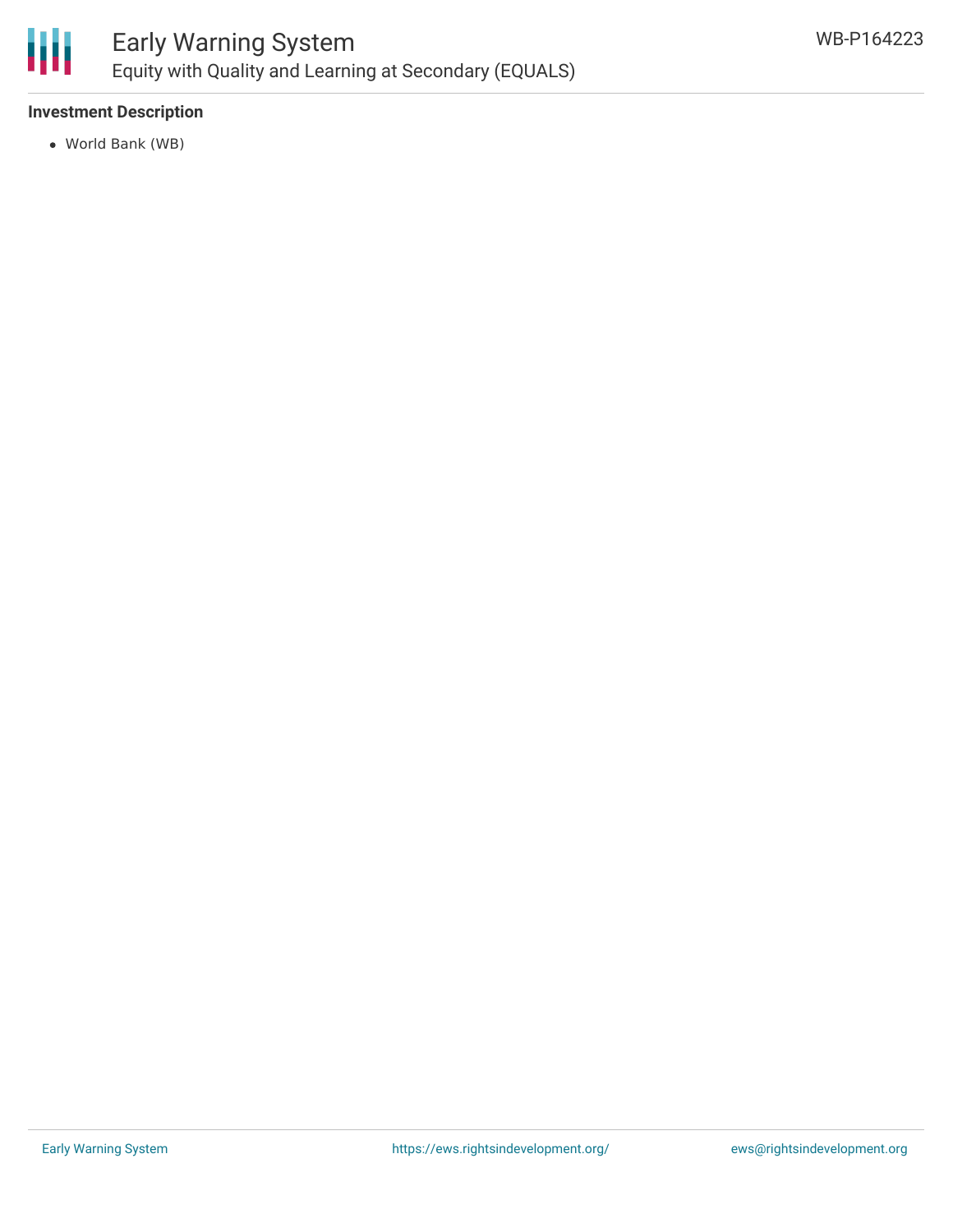#### **Contact Information**

\*Contact information not provided at the time of disclosure\*

#### **ACCOUNTABILITY MECHANISM OF WORLD BANK**

The World Bank Inspection Panel is the independent complaint mechanism and fact-finding body for people who believe they are likely to be, or have been, adversely affected by a World Bank-financed project. If you submit a complaint to the Inspection Panel, they may investigate to assess whether the World Bank is following its own policies and procedures for preventing harm to people or the environment. You can contact the Inspection Panel or submit a complaint by emailing ipanel@worldbank.org. You can learn more about the Inspection Panel and how to file a complaint at: http://ewebapps.worldbank.org/apps/ip/Pages/Home.aspx.